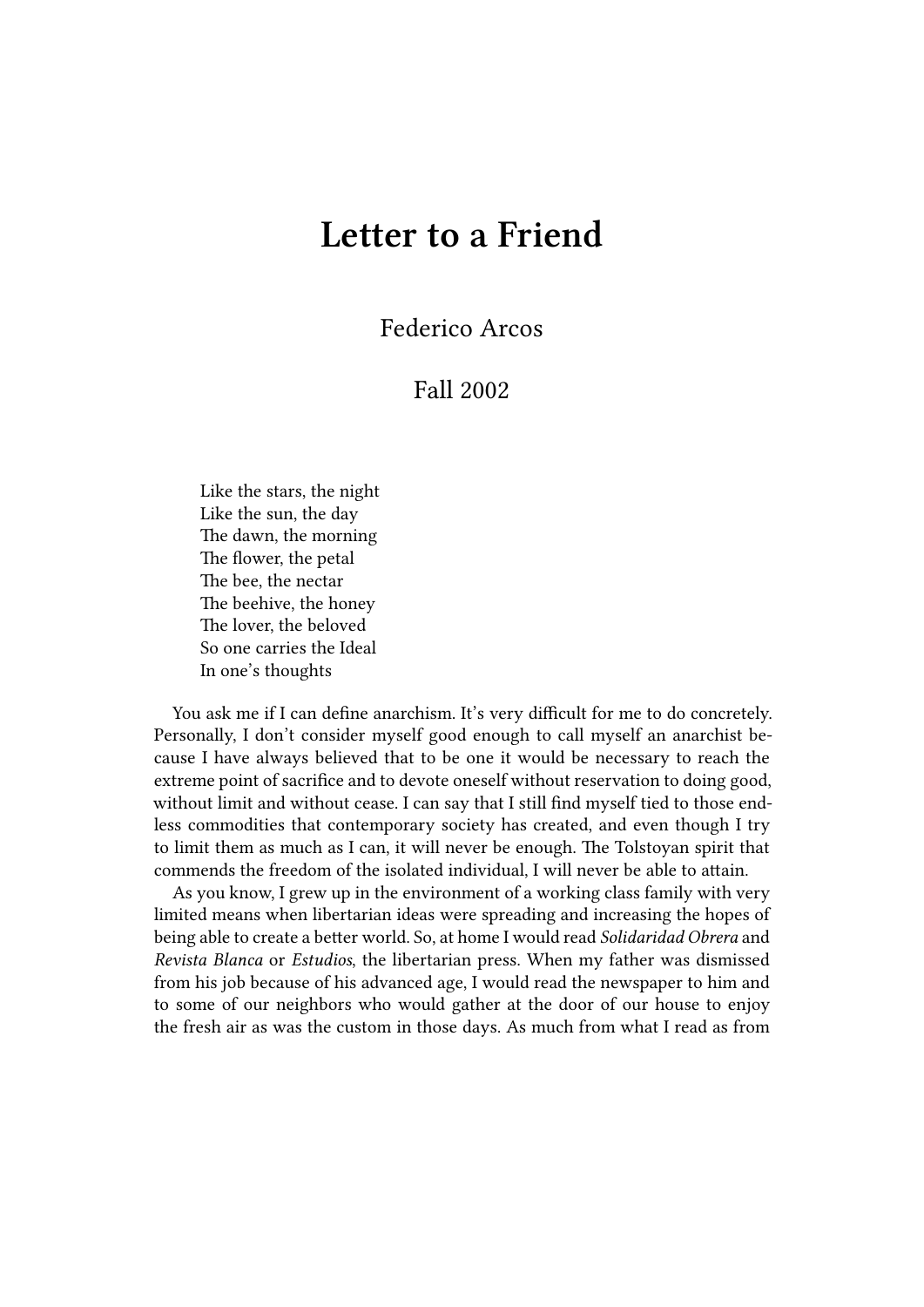the conversations that frequently took place at home at supper on workdays or at Sunday dinners, the spirit of those days flowed into me. I felt, along with my family, the same disquiet, the sentiment, the selflessness the workers felt, those who gave of themselves completely in unions and educational programs, all at the cost of firings, persecution, imprisonment, torture, and even assassination. It was a unique environment that came to shape thousands of compañeros. Brotherhood and sacrifice characterized the men and women who wrote those beautiful pages full of exploits that today they want to erase from history, but that still remain alive in the hearts and minds of the few of us who learned how to understand those exploits and to relive them intensely.

After all this, I have not answered your desire to know what I think of anarchism. Anarchism should be the ultimate expression of freedom in all its meanings, a freedom that does not interfere with and that always respects the freedom of others. I could also say that for me anarchism is something more than the economic organization of society based on the free association of individuals which existed in many collectives and villages in Spain during the revolutionary period of 1936–39, especially in Aragon, the Levant and Catalonia, and in other anti-fascist regions of Spain. It should embody an implicit respect for life. It is a reaffirmation of the human being based on feelings and affection that make one perceive the yearnings, hopes, sorrows, and pains that present themselves in the course of our existence.

Perhaps I could say that I feel anarchism more in my heart than in my mind, the way hopeful lovers idealize their beloved. And, on this path, to love and to value all of humanity and nature for their own sake.

Again, it is difficult for me to define it, and I'm sorry to disappoint you if I'm not clear enough to satisfy your request.

\* \* \*

Federico Arcos, born in 1920, fought in the Spanish revolution and civil war and participated in clandestine activities in France and Spain against the Franco regime after the defeat of the Spanish republic. He has been a life-long participant in the libertarian movement, including being a collaborator on the Black & Red and *Fifth Estate* projects.

He wrote this to a young anarchist who had asked him his definition of anarchism.